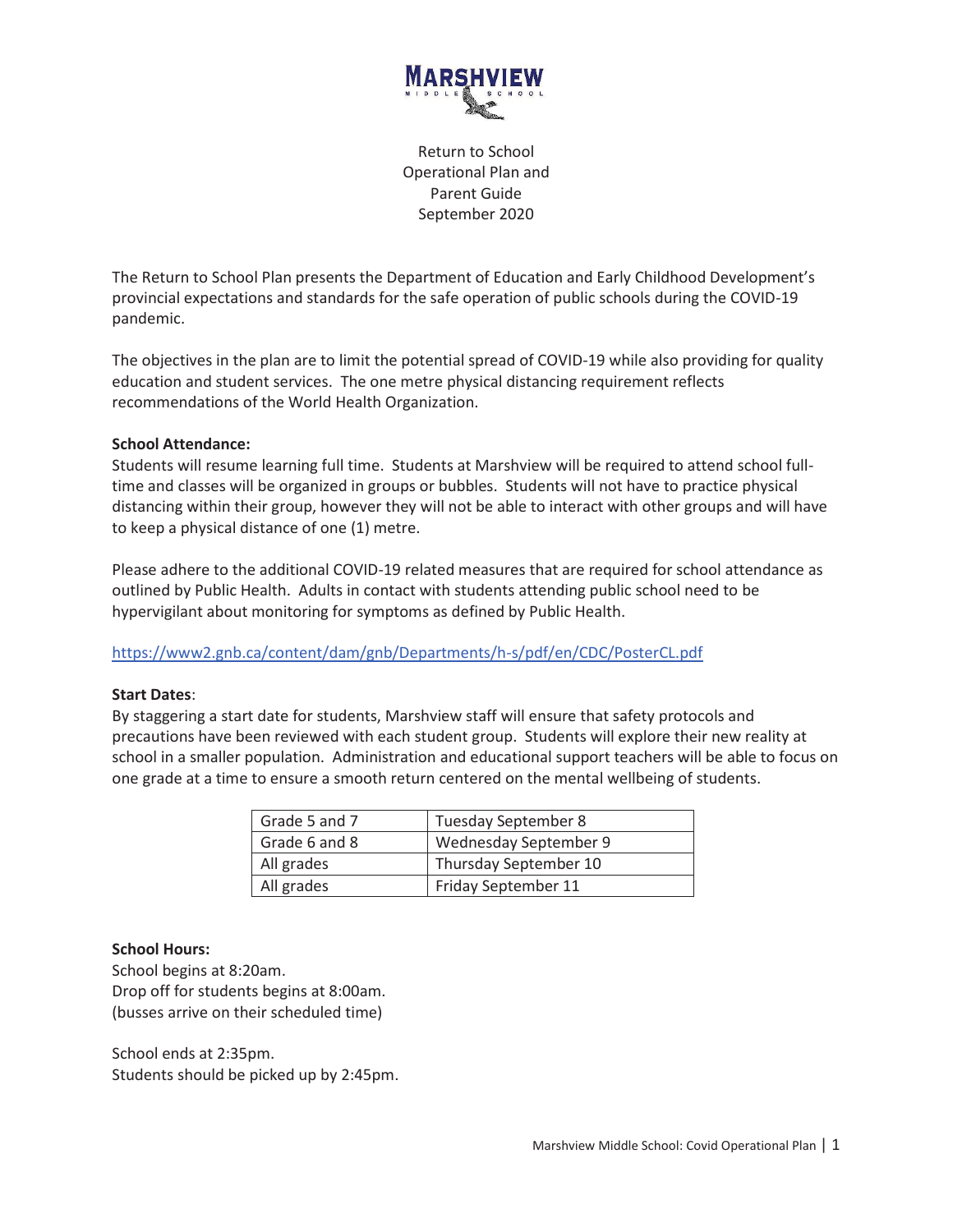

## **Access to public school buildings:**

Drop-in or unplanned visits by parents and guardians are not permitted. Please call 364-4086 to make an appointment. Virtual or phone contact will be the primary method of communication.

All doors will be locked throughout the school day. There is a buzzer system at the front door to connect you with the office. After hours, please use the afterhours door bell.

When picking your child up for an appointment, advanced notice is required. Please email (marshviewmiddle@nbed.nb.ca) or contact our main office to advise of appointments. Parents will use the door buzzer system, state your name, your child's name and grade, and your child will meet you outside. Please try to schedule appointments during non-school hours or later in the day to limit the students leaving and then returning to school.

Visitors to Marshview will be required to wear a community mask.

Upon entering the school as a guest, please answer the Covid Screening questions, and proceed to the office noting the distancing circles. Visitors are required to sign-in at the office stating name, organization and phone number for contract tracing purposes. Facilities personnel will enter through the front door and sign in at the office. They will keep a log of their visits.

Student belongings drop off: Occasionally, kids will forget items needed at home (ie. lunch, gym clothes). Please minimize deliveries by establishing good routines at home. Please use the buzzer system and items will be retrieved from the door.

# **Screening:**

Passive screening is required for school personnel, students, and others permitted in the school building prior to entry. Adults and students will not be required to have their temperature taken prior to entry but should instead check their temperature prior to leaving for school and practice self-monitoring.

Parents are responsible for reviewing the screening questions with their children prior to leaving for school and only sending their child to school when they are well and have met the criteria outlined in the survey.

# https://www2.gnb.ca/content/dam/gnb/Departments/h-s/pdf/ScreeningEF.pdf

Those who are sick with symptoms of COVID-19 must stay home, contact 811, and cannot return until fully recovered. If tested, Public Health will inform the individual or parent (when a student is involved) when isolation may be lifted.

Staff and students will self-monitor throughout the day. If a student becomes ill while at school or is displaying symptoms of Covid-19, they will be isolated in the designated isolation area (room 119b), wear a community mask, and a parent/guardian will be called to take them home. Pick up will need to occur within an hour of notification. Please organize a designated guardian if your work schedule does not allow you to come. Symptomatic or ill staff member will immediately notify administration and will go home until well.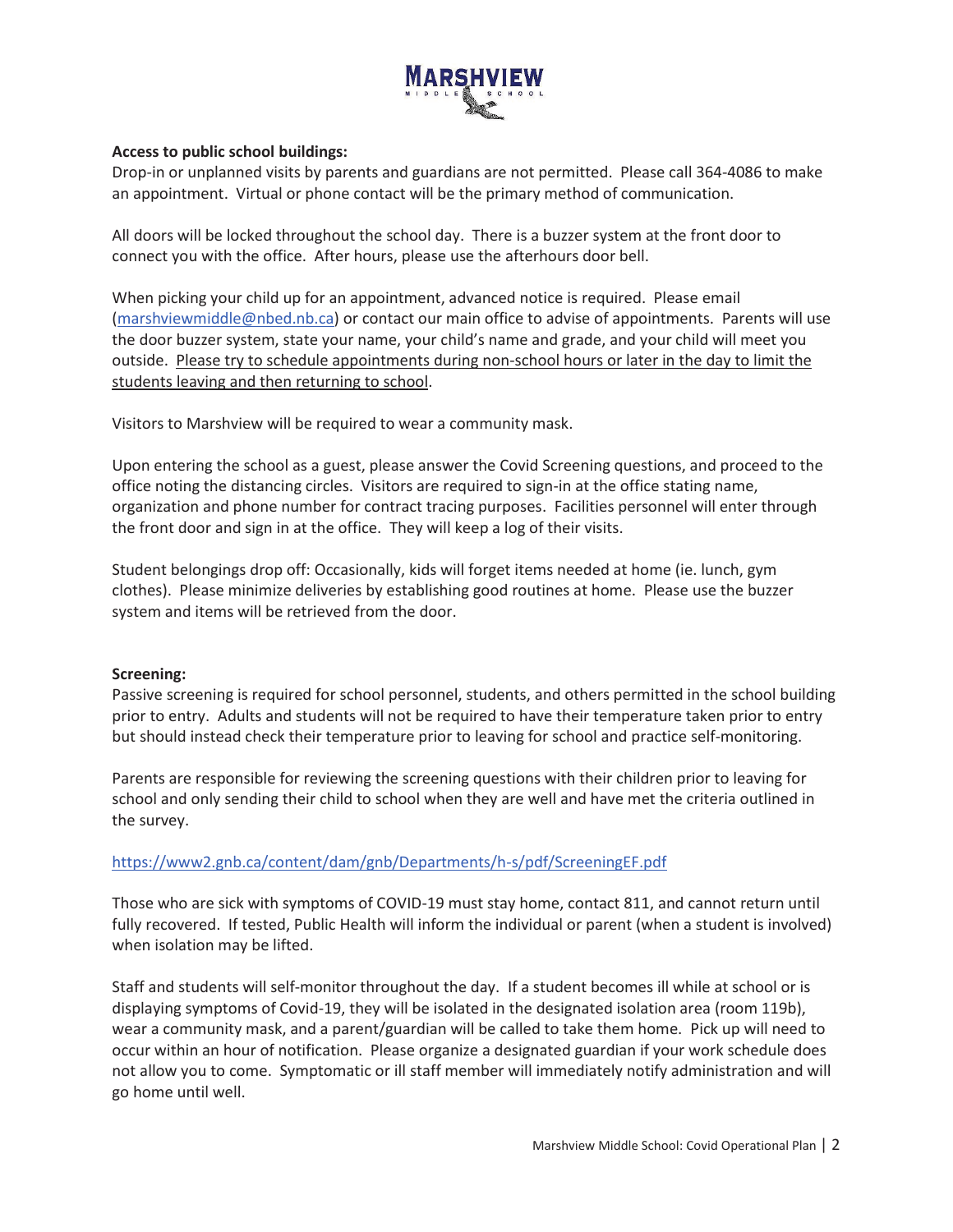

## **Physical Distancing and Mask Use:**

The following physical distancing strategies will be implemented:

- · Avoiding close greetings (e.g. hugs, handshakes). Regularly reminding students about keeping their "hands to yourself".
- · School personnel will teach the importance of personal hygiene etiquette, including physical distancing.
- · Minimizing the number of different teachers and educational assistants that interact with groups of students throughout the day.
- · Managing the flow of people in common areas, including hallways. This includes areas like our lockers, doors, stairways.
- · Minimizing group activities and avoiding activities that require physical contact.
- · Assemblies and other school-wide events will be held virtually.

When physical distancing of one (1) metre is not possible and a student is outside of their classroom bubble, a community mask must be worn. During the Orange phase, a mask will be used at all times while on school property.

Students/staff/visitors will obey maximum capacity signage throughout the building

Photocopy room: Max. Capacity of 1 Staff room: Max. Capacity of 4 Library: Max. Capacity of 30 Guidance: Max. Capacity of 3 Resource: Max. Capacity of 10

*Students must wear a clean community facemask to school each day. A spare should be located in their bag in case the first is soiled throughout the day.* 

# **Visiting/Itinerant Teachers:**

All visiting teachers will wear a face mask while at Marshview. Visitors will be given our operational plan before working with students and will sign in at the office. They are required to keep a log of their contacts.

# **Handwashing/Sanitizing/Cleaning and Disinfection:**

Sanitizing stations are located at all entrances and in classrooms with posters. Handwashing posters are located in all washrooms next to the sinks.

School staff will review hand hygiene with students and will communicate frequently about good respiratory hygiene/cough etiquette. Staff will remind students to avoid touching the face, eyes, nose or mouth.

Procurement of cleaning and disinfection supplies will be the responsibility of our C2 Wendall Crossman. Please see the Return to School document outlining the cleaning regulations of Covid-19. https://www2.gnb.ca/content/dam/gnb/Departments/ed/pdf/ReturnSchool\_Districts.pdf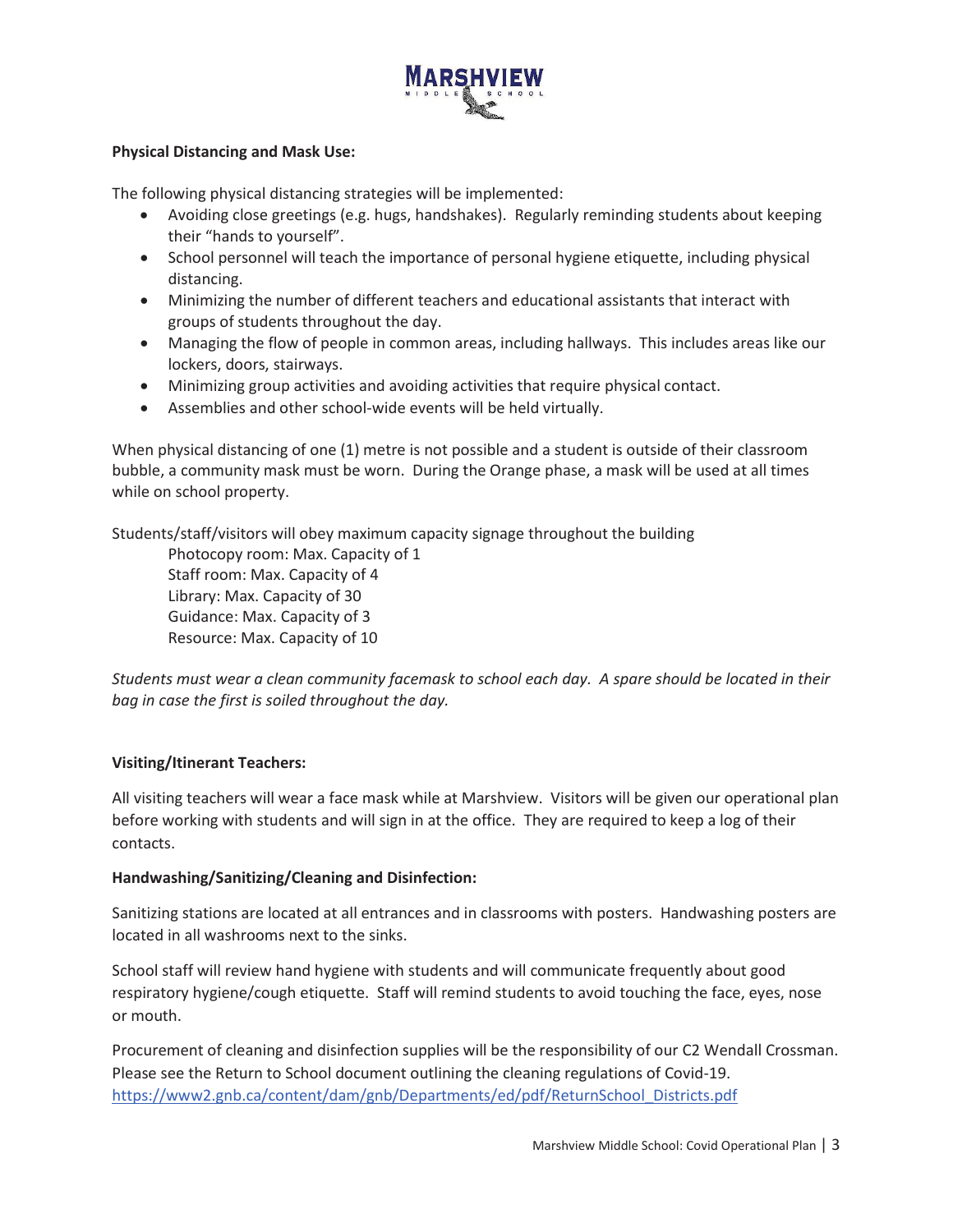

### **During the School Day:**

## **Grade level areas:**

Students at Marshview are organized into grade level areas that will remain separate, limiting movement throughout the school. Please see the attached map for grade level zones.

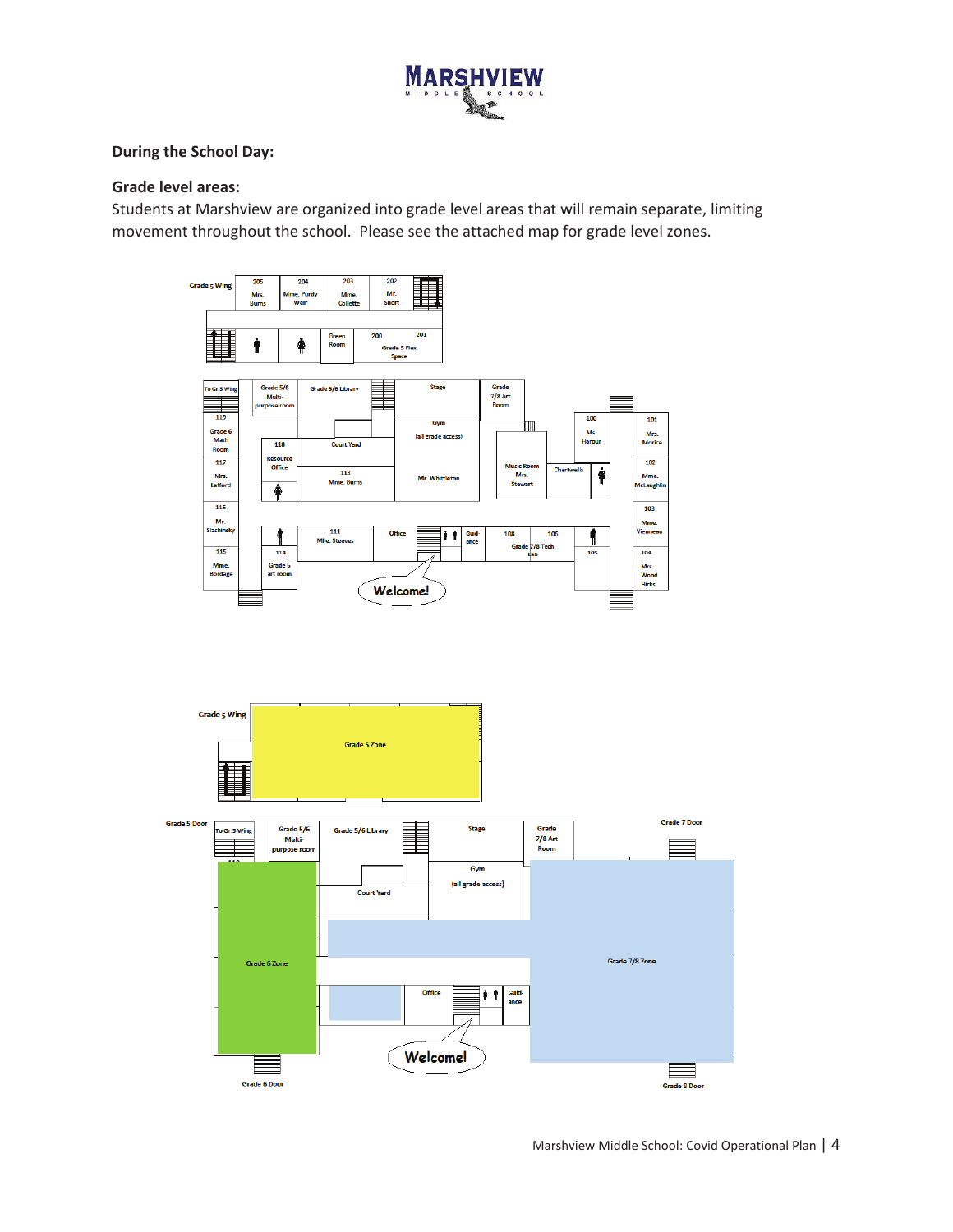

### **Student Drop Off and Pick Up:**

Student drop off will be on Dufferin street this year. Please aim for 8:00am-8:20am drop off, and 2:35 pick up. Please be vigilant regarding student safety as the number of cars and kids at drop off/pick up is expected to be higher than in previous years. Students will wear masks upon arrival and dismissal.

### **Arrival and Dismissal: Entering the School:**

### **For arrival and dismissal, all students will wear masks.**

- · **Grade 5s** will enter through the Queens Road door. Students will enter through designated door, sanitize their hands and proceed to their classroom upon arrival.
- · **Grade 6s** will enter through the door left of the main door. Students will enter through designated door, sanitize their hands and proceed to their classroom upon arrival.
- · **Grade 7s** will enter through the door in the back right of the building. **[7KH, 7/8 SM, 7 RM]** Students will enter through designated door, sanitize their hands and proceed to their classroom upon arrival.
- · **Grade 8s** will enter through the door right of the main door. **[8WH]** Students will enter through designated door, sanitize their hands and proceed to their classroom upon arrival.

The following classes will enter through the main door. **[8CS, 8LB, 7JV]** Students will enter through designated door, sanitize their hands and proceed to their classroom upon arrival.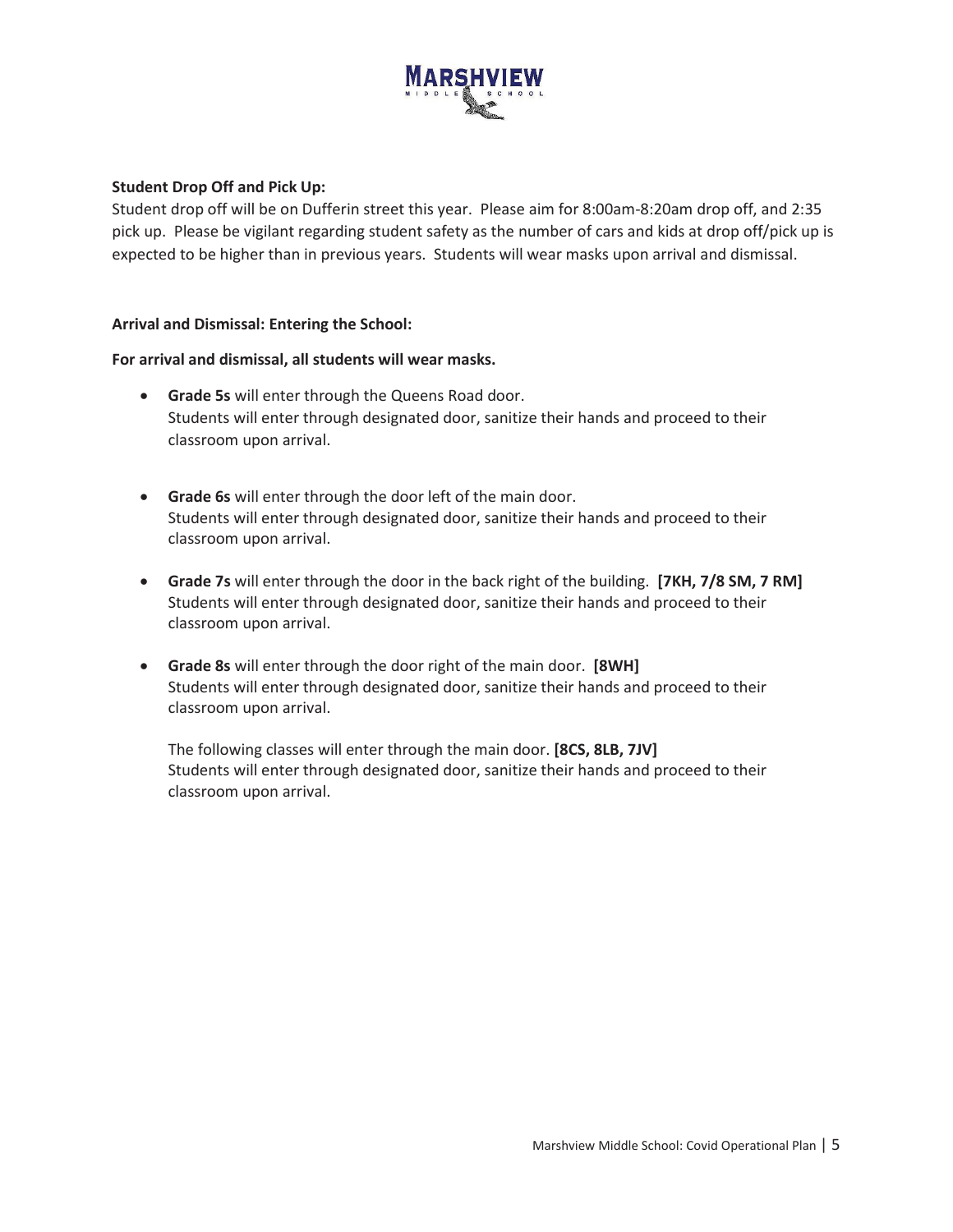

### **Afternoon Dismissal**

| 2:35                                                                      | Bell - Dismissal of walkers (last names A-N)                                       |  |  |  |  |
|---------------------------------------------------------------------------|------------------------------------------------------------------------------------|--|--|--|--|
| 2:38                                                                      | Dismissal of walkers (last names O-Z)                                              |  |  |  |  |
| 2:40                                                                      | Dismissal of students being picked up in cars (last names A-N)                     |  |  |  |  |
| 2:43                                                                      | Dismissal of students being picked up in cars (last names O-Z)                     |  |  |  |  |
| (Buses are held at the back of school until 2:45 or safe to send forward) |                                                                                    |  |  |  |  |
| 2:45                                                                      | Round 1 Busses arrive (gone by 2:50)                                               |  |  |  |  |
|                                                                           | 203, 205, 206, 210, 212, 216, 220 are dismissed via PA announcement                |  |  |  |  |
|                                                                           | (teachers will dismiss their hallway by class watching for congestion in hallways) |  |  |  |  |
| 2:55                                                                      | Round 2 Busses arrive (gone by 3:00)                                               |  |  |  |  |
|                                                                           | Bus 204, 207, 209 are dismissed via PA announcement                                |  |  |  |  |

Bus 202 will arrive later (approx. 3:05). Students come to the picnic tables (socially distanced) to wait in the nice weather. Students will wait in their classrooms to be called via PA when it turns colder.

#### **Morning Recess/Lunch:**

Grade 5 and 6 students will go outside for morning recess and will organized into "zones". These zones will rotate, giving students a chance to discover each area.

Grade 7 and 8 students will have a morning break in their classrooms and in rotating designated areas in the school.



Students will eat in their classrooms. Grade 5 and 6 students will eat during the first half of lunch and then proceed outside for recess in their zone. Grade 7 and 8 students will go outside for recess during the first half of lunch, and then come into their classrooms to eat.

Cafeteria Service: Until further notice, Chartwells Cafeteria service is on hold. Please send your child with a lunch.

Microwaves will not be available to students at the time being. We will reevaluate this decision at the end each term.

# Breakfast Club:

Prepackaged snacks (granola bars, apple sauce, oranges, bananas, etc) will be available in all homerooms for students who need breakfast.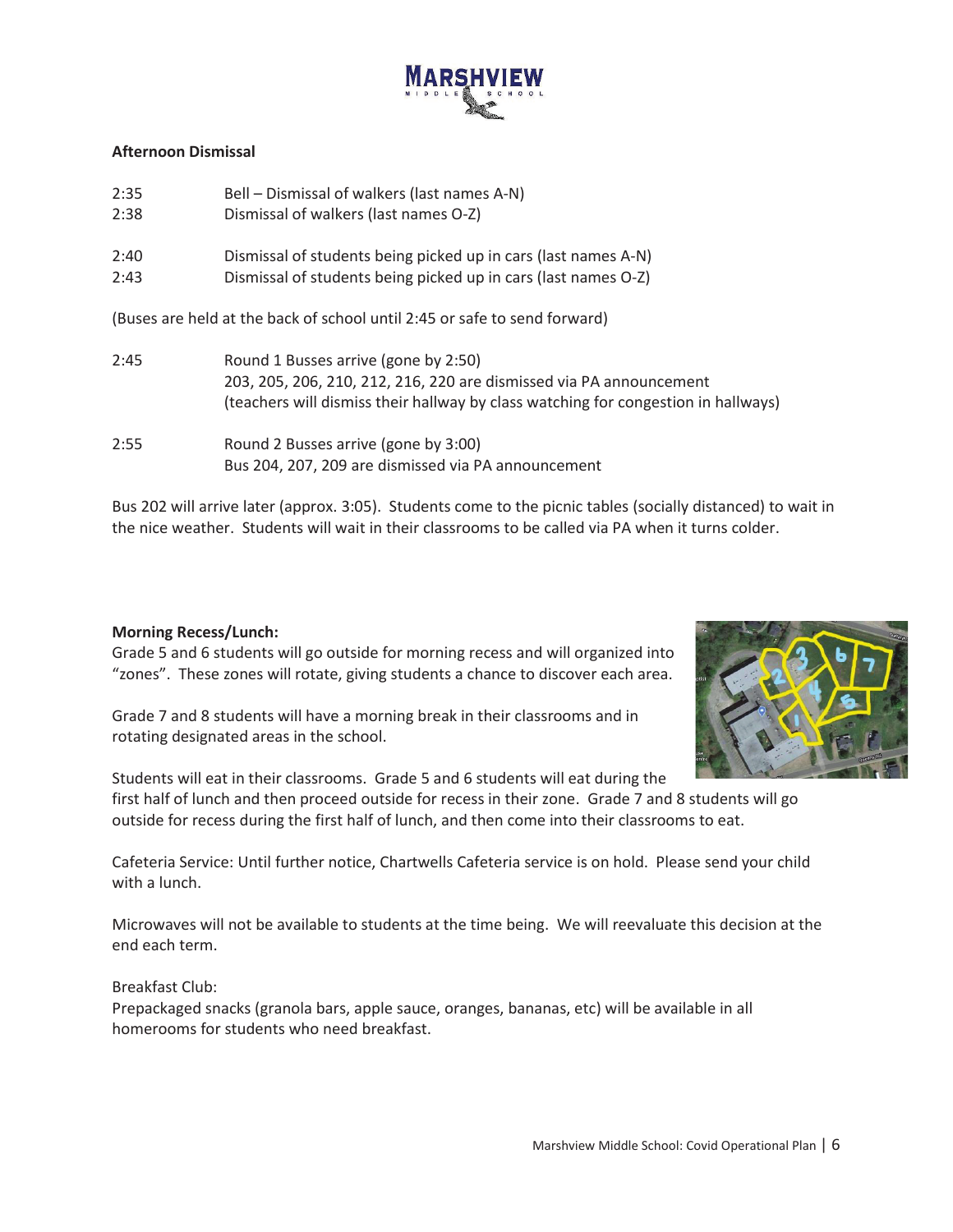

#### **Bathroom/Water Breaks:**

Students will use a sign out procedure to use the rest room facilities. Teachers will keep these breaks to a minimum with only one student out of the room at a time. When out of the classroom, students will wear masks. Students will be encouraged to keep 2m apart from other students they may encounter. Handwashing procedures will be posted above all sinks (ie. turning off taps using paper towel).

Waterbottle filling stations will be available in each hallway. Please ensure that student waterbottles are labelled to prevent cross contamination. Students will be instructed on proper use of the waterbottle filling station (ie. to not allow the waterbottle to come into contact with the nozzle when refilling).

# **Class Schedules:**

We have reduced the number of teachers students will have. For most subjects, students will remain in their homeroom and the teachers will move. Teachers will be encouraged to use outdoor spaces for learning.

### Specialties:

Students will continue with their specialty subjects: art, music, physical education, and technology. See Return to School Document for specifics on these subjects.

#### **Outbreak management plan:**

Public Health will inform the school principal if there is a confirmed case of Covid-19 in the Marshview student/staff population. The principal will then inform the school community. Public Health will be the lead and the school will follow their direction.

Please refer to the Return to School Document Appendix K for specifics on Outbreak management.